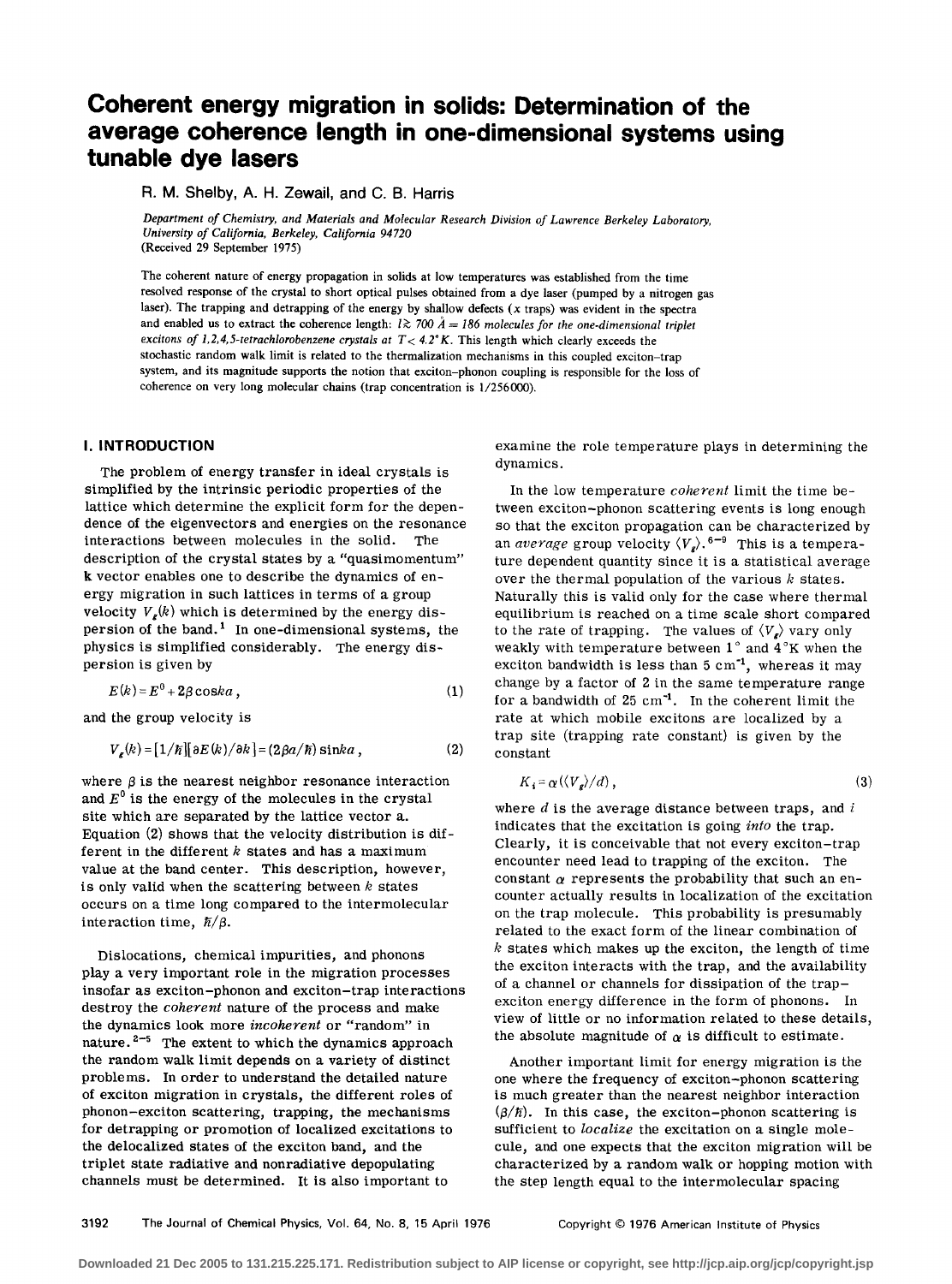(say a) and with the average time per step given by  $t = h/4\beta$ , where  $\beta$  is the intermolecular interaction matrix element. This picture results in a trapping rate constant (inverse of the average time to reach a trap) on the order of

$$
K_i = a^2 / t d^2, \tag{4}
$$

which is independent of temperature.

In the intermediate regime where exciton-phonon scattering is of insufficient frequency to completely localize the excitation but does serve to diminish the coherence time of the exciton, the effect of this interaction must be included in an estimation of  $K_i$ . For example, a simple model is to assume that the exciton migration can be characterized by a random-walk motion with a step length equal to the average coherence length  $\langle l \rangle$ , whose upper limit is determined by  $\langle V_{\rm r} \rangle$  and the coherence time  $\tau_c$ :

$$
\tau_c \langle V_s \rangle = \langle l \rangle \,. \tag{5}
$$

With these assumptions, one obtains

$$
K_i = \alpha \langle l \rangle^2 / \tau_c d^2 \le (\langle V_e \rangle / d) (\langle l \rangle / d) . \tag{6}
$$

Alternatively, one can characterize the coherence by a time correlation function<sup>10</sup> assuming an explicit Hamiltonian for scattering and arrive at time correlated values of  $K_i$ .

In either case, the important point to note is that the measurement of the "trapping" or localization rate constants provides a method of determining whether or not coherence is an important consideration in energy transfer processes and to determine a semiquantitative value for the coherence length.

In order to extract this information, all the kinetic rate constants for processes such as trapping, detrapping, and decay (radiative or nonradiative) and their explicit dependence on the thermal energy distribution must be determined. Conventional optical<sup>11</sup> and magnetic resonance techniques<sup>12</sup> can extract the decay rate constants to the ground state. The detrapping rate constant, on the other hand, was recently obtained<sup>13,14</sup> by using the optical detection of electron spin coherence<sup>15</sup> in localized trap states. A prerequisite for this method is that the spin system respond coherently to the applied microwave field, and consequently the spread in the frequency distribution for the resonances must be less than the microwave field strength. Moreover, the polarization of the spin should be high enough to cause a significant change in the phosphorescence intensity.

At higher temperature, however, the spin polarization will be lost, and new ways for obtaining these detrapping rate constants and exciton dynamics are desired. To this end, we have utilized short light pulses (5 nsec) obtained from a tunable dye laser to selectively excite band or localized states of one-dimensional systems while monitoring the time dependence of the light emitted from the various states. Although the approach would apply equally well to systems of higher dimensionality, the choice of the simple systems, 1, 4-dibromonaphthalene (DBN) and 1, 2, 4, 5-tetrachlorobenzene (TCB), serves to give an ideal case because both TCB<sup>16</sup> and DBN<sup>17,18</sup> have been shown to exhibit behavior characteristic of essentially one-dimensional triplet excitions at liquid helium temperatures. This allows the kinetic equations to be solved in an exact form; the group velocity and coherence time directly reflect the inchain dynamics of the exciton. The measurements of trapping rates and trap concentrations allowed a minimum coherence length to be established in the solid TCB at very low temperatures.

# **II. EXPERIMENTAL**

#### **A. Sample preparation**

DBN was purchased from Eastman Organic Chemicals and zone refined for 125 passes at 1 in. /h. TCB obtained from Eastman was vacuum sublimed into a zone refining tube and zone refined for 1800passes. Both crystals were then grown from the melt using Bridgman techniques.

#### **B. Experimental arrangement**

For temperatures above 4. 2°K, the crystals were mounted on a brass holder and placed in a Janis Research Corp. variable temperature Dewar where the sample was cooled by a flow of helium vapor. The temperature was monitored using a carbon resistor in contact with the crystal holder and could be regulated to  $\pm$  0. 05°K. The carbon resistor was calibrated against a lead-germanium thermometer. For temperatures below  $4.2^{\circ}\text{K}$ , the sample was immersed directly in the liquid helium bath, either in the Janis Dewar or in a homemade Dewar where temperatures below 4. 2°K were reached by pumping on the helium bath with a Kinney model KTC-21 vacuum pump or a Leybold-Heraus (TYPe DK-200) vacuum pump.

For the time-resolved phosphorescence experiments, the first excited triplet origin or vibronic level was populated with a laser pulse of approximately 5 nsec duration from a Molectron Corp. UV -1000; DL-200 nitrogen laser-dye laser combination. PBD in  $p$ dioxane and coumarin 102 in ethanol were used as the lasing dyes (obtained from Eastman Organic Chemicals) for TCB and DBN, respectively. The population of the triplet exciton or trap levels was monitored via their phosphorescence emission to the ground state origin or vibronic level using a Spex 3/4 m monochrometer and cooled  $(-20^{\circ}$ C) EMI 6256S photomultiplier at right angles to the excitation beam. The phosphorescence signal was time averaged using a Northern NS-575 signal averager or a Biomation model 8100 transient recorder interfaced to the NS-575, depending on the desired time resolution.

For the phosphorescence temperature dependence of TCB, the crystal was excited using a 100 W mercury arc lamp, filtered by a water filter and Schott 3100 A interference filter. The phosphorescence was scanned using a 3/4 m Spex monochrometer in second order with a resolution of approximately  $0.2$  Å at 3131 Å. The temperature was controlled by varying the rate of pumping on the liquid helium and was monitored during the recording of the spectra using the calibrated car-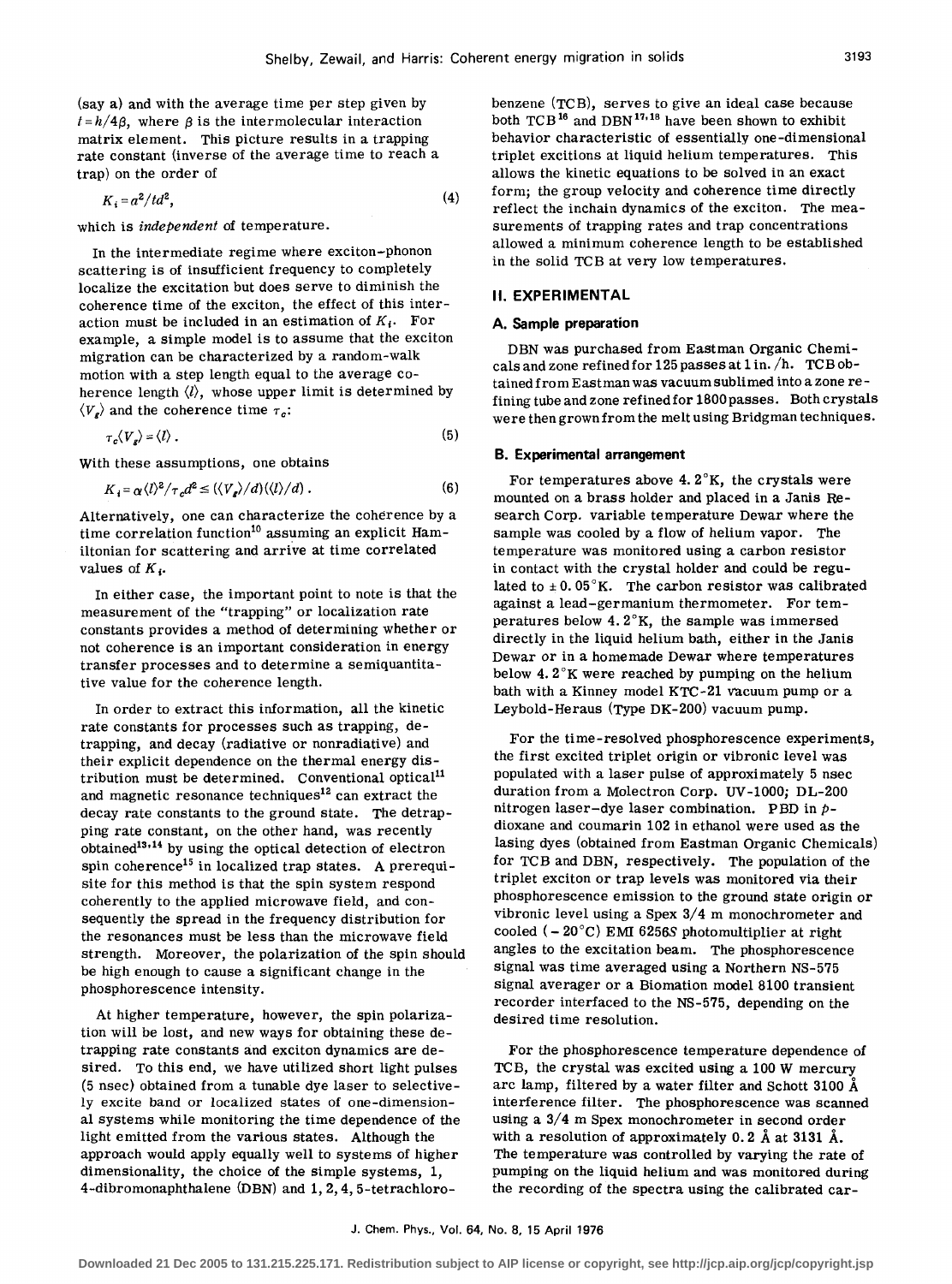

FIG. 1. Phosphorescence spectra of neat 1, 2, 4, 5tetrachlorobenzene. The exciton origin  $(0, 0)$  is at 3748 Å and  $b_{2g}$  vibronic origin at 3781 Å. The  $x$ -trap origin  $(0, 0)$  is at 3751 Å and the  $b_{2g}$ vibronic origin is 3784 A. The inset shows the exciton emission at 4. 2 °K.

bon resistor. Phosphorescence spectra of 1, 4-dibromonaphthalene were recorded in a similar manner.

#### **C. Phosphorescence of 1, 2, 4, 5-tetrachlorobenzene**

The phosphorescence spectrum of TCB at  $1.5^{\circ}$ K and at  $4.2^{\circ}$ K $(0, 0$  origin only) is shown in Fig. 1. At 4.  $2^\circ$ K the phosphorescence intensity is essentially due to exciton emission. As the temperature is lowered, the x-trap (spectroscopic trap depth =  $21 \text{ cm}^{-1}$ ) population<sup>19</sup> increases until at 1.5°K the x-trap electronic origin emission is roughly 16 times as intense as that of the exciton origin. In addition to the exciton and x-trap electronic origin, several vibrational progressions are observed in the phosphorescence spectra. In particular, for many of the pulsed excitation experiments, emission from the x-trap or exciton  $b_{2g}$ vibronic origin was monitored (see Fig. 1).

#### **D. Phosphorescence of 1, 4-dibromonaphthalene**

Phosphorescence spectra of DBN consisted of emission due to the exciton<sup>17</sup> and at least five trap states with spectroscopic trap depths of  $28 \text{ cm}^{-1}$  (Trap I),  $38$  $cm^{-1}$  (Trap II), 67 cm<sup>-1</sup> (Trap III), 120 cm<sup>-1</sup> (Trap IV), and 146  $cm^{-1}$  (Trap V). <sup>20</sup> These observations were identical to those previously reported,  $20$  with the exception of the 120 cm<sup>-1</sup> trap. Above  $\sim$  15°K only exciton emission is observed. As the temperature is lowered, the intensity of this emission *increases,* and trap emission appears. At  $\sim 9^\circ K$  the spectrum consists of emission due to the exciton, Traps IV and V. At 4.  $2^\circ$ K, Trap III is also seen in emission, and at  $3^\circ$ K emission from all five traps is observed. At  $2^\circ K$  the most intense lines are those due to the two shallowest traps (I and It) and the exciton, the other trap emissions having become weaker. In all the above spectra, the characteristic vibronic progression was observed.

# **Ill. RESULTS AND DISCUSSIONS**

# **A. Kinetic model for a coupled system of one trap and one- dimensional band**

In order to obtain the form of the phosphorescence response to a short laser pulse, one can consider the following simple kinetic model for a system consisting of a single trap species and an exciton band.<sup>21</sup> The band and trap levels are connected by the rate constants  $K_i$  and  $K_0$ , and exhibit decay to the ground state through radiative and nonradiative processes with rate constants  $K_t$  and  $K_s$  (see Fig. 2).

The rate constant  $(K_0)$  for phonon-assisted detrapping can be described using the model of Fayer and Harris.<sup>9,13</sup> According to this model, the magnitude of  $K_0$ at a given temperature will be proportional to the square of the matrix element of the parts of the Hamiltonian responsible for the interaction of the trapped excitation with the lattice vibrations  $(H_{\tau P})$  and decay of the resulting intermediate into some linear combination of delocalized band states  $(H_{iq})$ , weighted by the exciton density of states at the energy of the intermediate  $\rho_e(E_i)$ .  $K_0$  will also reflect the number of phonons present in the crystal with sufficient energy to mediate the formation of the intermediate state. This phonon distribution will be given by the Planck distribution weighted by the phonon density of states:

$$
\langle n(\epsilon) \rangle = \rho_p(\epsilon) / [\exp(\epsilon / kT) - 1] \tag{7}
$$

The resulting expression must be integrated over all phonon energies greater than or equal to  $E_i$ , the energy of the intermediate, and over the values of  $E_i$  coincident with the exciton band to give the following expression for  $K_0$ :

$$
K_0 = \frac{2\pi}{\hbar} \int d\epsilon \rho_\rho(\epsilon) \{1/[\exp(\epsilon/kT) - 1]\} f dE_i \rho_\rho(E_i)
$$
  
 
$$
\times |\langle \tau, P | H_{\tau P} | i, P' \rangle \langle i, P' | H_{\iota_\rho} | e, P' \rangle |^2, \qquad (8)
$$

where the states involved are the trapped excitation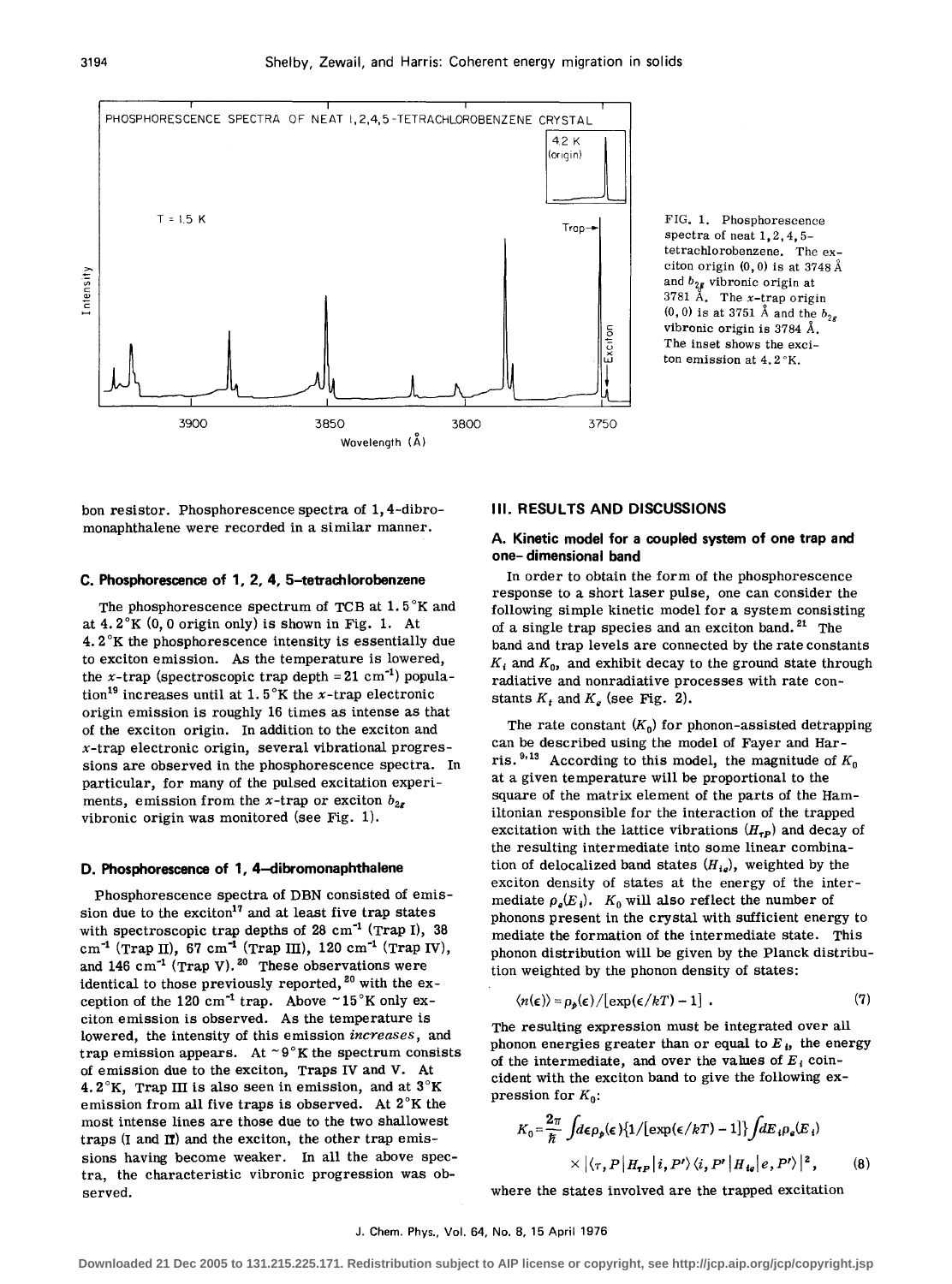



FIG. 2. Kinetic model for a coupled system of one trap and a one-dimensional triplet exciton band.  $K_i$  and  $K_0$  are the trapping and detrapping rate constants, respectively, while  $K_{\theta}$  and  $K_{\mathfrak{t}}$ are rate constants for decay to the ground state of the exciton and trap *levels,* respectively.

plus a phonon state of energy  $\epsilon$ ,  $|\tau, P(\epsilon)\rangle$ , the intermediate state of energy  $E_i$  plus a phonon of energy  $\epsilon - E_i$ ,  $|i, P'(\epsilon - E_i)\rangle$ , and the linear combination of exciton states which results from the decay of the intermediate,  $|e, P'\rangle$ . This expression, which includes the interaction of the trap with single phonons only, was obtained from the Golden rule by summing over all phonons and intermediate states. At low enough temperatures, if the linear portion of the acoustic phonon branch is populated so that  $\rho_{\theta}(\epsilon)$  is essentially constant, and if  $E_i \gg kT$ , we can write  $\langle n(\epsilon) \rangle \propto \exp(-\epsilon/kT)$ . For intermediates which contribute significantly to  $K_0$  and cover a small energy range compared to the trap depth, one obtains the simple expression for the detrapping rate constant,

$$
K_0 = C \rho_e(E_i) \exp(-E_i/kT), \qquad (9)
$$

where C is a temperature independent constant. This result would be obtained, for example, if  $\rho_e(E)$  is sharply peaked at some energy  $E_i$ , if the exciton bandwidth is very narrow compared to the trap depth, or in the case of one-dimensional excitons with a peak in  $\rho_{\rm g}(E)$  at the bottom of the band if the band is wide compared to  $kT$ . The above equation indicates that  $K_0$  will vary radically in the low temperature region  $(T)$  $\sim$ 1 $^{\circ}$  -10 $^{\circ}$  K) for trap depths on the order of tens of reciprocal centimeters. Thus, a marked effect on the phosphorescence response as a function of temperature is expected.

It should be added that one can think of the processes diagrammed in Fig. 2 as occurring among the population of a "single" excited state in the temperature range of interest if the trapping, detrapping, and migration processes occur among the molecules in the one-dimensional chains so that they are spin independent.

A complete description for the dynamics of the coupled trap-exciton system can be obtained from the simplified kinetic equation for  $N_a$  and  $N_t$ , the number of excitations in exciton and trap levels:

$$
\dot{N}_e(t) = -\left(K_i + K_e\right)N_e(t) + K_0 N_t(t) \,, \tag{10}
$$

$$
\dot{N}_t(t) = -\left(K_t + K_0\right) N_t(t) + K_t N_o(t) \tag{11}
$$

In writing these equations, the excited state concentration is taken to be sufficiently small that nonlinear effects such as biexcitonic annihilation<sup>22</sup> and effects such as "filling up" of the traps (i.e., the traps are already filled so that the incoming exciton is not welcomed) can be ignored. The solutions for these equations are of the form

$$
N_{a}(t) = N_{a}^{*} \exp(\alpha_{+}t) + N_{a}^{*} \exp(\alpha_{-}t) , \qquad (12)
$$

$$
N_{t}(t) = N_{t}^{*} \exp(\alpha_{t} t) + N_{t}^{*} \exp(\alpha_{t} t) , \qquad (13)
$$

where

$$
\alpha_{\pm} = \left\{ 1/2 \right\} \left\{ - (K_0 + K_1 + K_t + K_e) \pm \left[ (K_1 + K_e - K_t)^2 + K_0^2 + 2K_0(K_1 - K_e + K_t) \right]^{1/2} \right\},\tag{14}
$$

and  $N_e^*$ ,  $N_e^-$ ,  $N_t^*$ , and  $N_t^-$  are determined by the initial conditions. The initial conditions of interest for the experiments to be described are  $N_e(t=0) = N_0$  and  $N_t(t=0) = 0$ , which results in the following expressions for the populations as a function of time:

$$
N_e(t) = N_0 \{ [\alpha_- + K_i + K_e) / (\alpha_- - \alpha_+)] \exp(\alpha_+ t)
$$
  
+ 
$$
[ (\alpha_+ + K_i + K_e) / (\alpha_+ - \alpha_-)] \exp(\alpha_- t) \},
$$
 (15)  

$$
N_t(t) = [ (K_i N_0) / (\alpha_+ - \alpha_-)] [\exp(\alpha_+ t) - \exp(\alpha_- t) ].
$$

In order to predict the kinetics of energy transfer, it is useful. to graph the decay constants and pre-exponential factors resulting from solution of the above equations as a function of  $K_0$  for various values of the other parameters. From Figs. 3-5, one observes the following behavior. The exciton population decays as a biexponential. It is dominated in the slow-detrapping regime by the fast  $[\alpha_{\bullet} \approx - (K_i + K_{\bullet})]$  component due to the combined effects of trapping and decay to the ground state, but still exhibits a long  $(\alpha_+ \approx -K_t)$ tail of lesser magnitude as a result of some small detrapping rate. In this regime the trap builds up as the exciton decays and then decays with its characteristic decay constant  $K_t$ , as should be noted from Eq. (16). In the fast-detrapping regime the triplet population spends little time in the trap, and the decay of the exciton is dominated by the slow component  $(\alpha_* \approx -K_a)$  at the decay rate to the ground state characteristic of the exciton. The trap population is minimal. It builds up very fast  $(\alpha_{-} \approx -K_0)$  and then decays with a rate equal to that of the exciton decay owing to the rapid communication with the exciton band.

This model has been presented for the simplest case of a single trap. It should, however, be equally applicable to systems with multiple trap species, although a cubic or higher order equation for the decay constants will result in general. While this is not particularly formidable, extraction of the parameters  $K_i$ ,  $K_0$ , etc., from experimental data may be more difficult and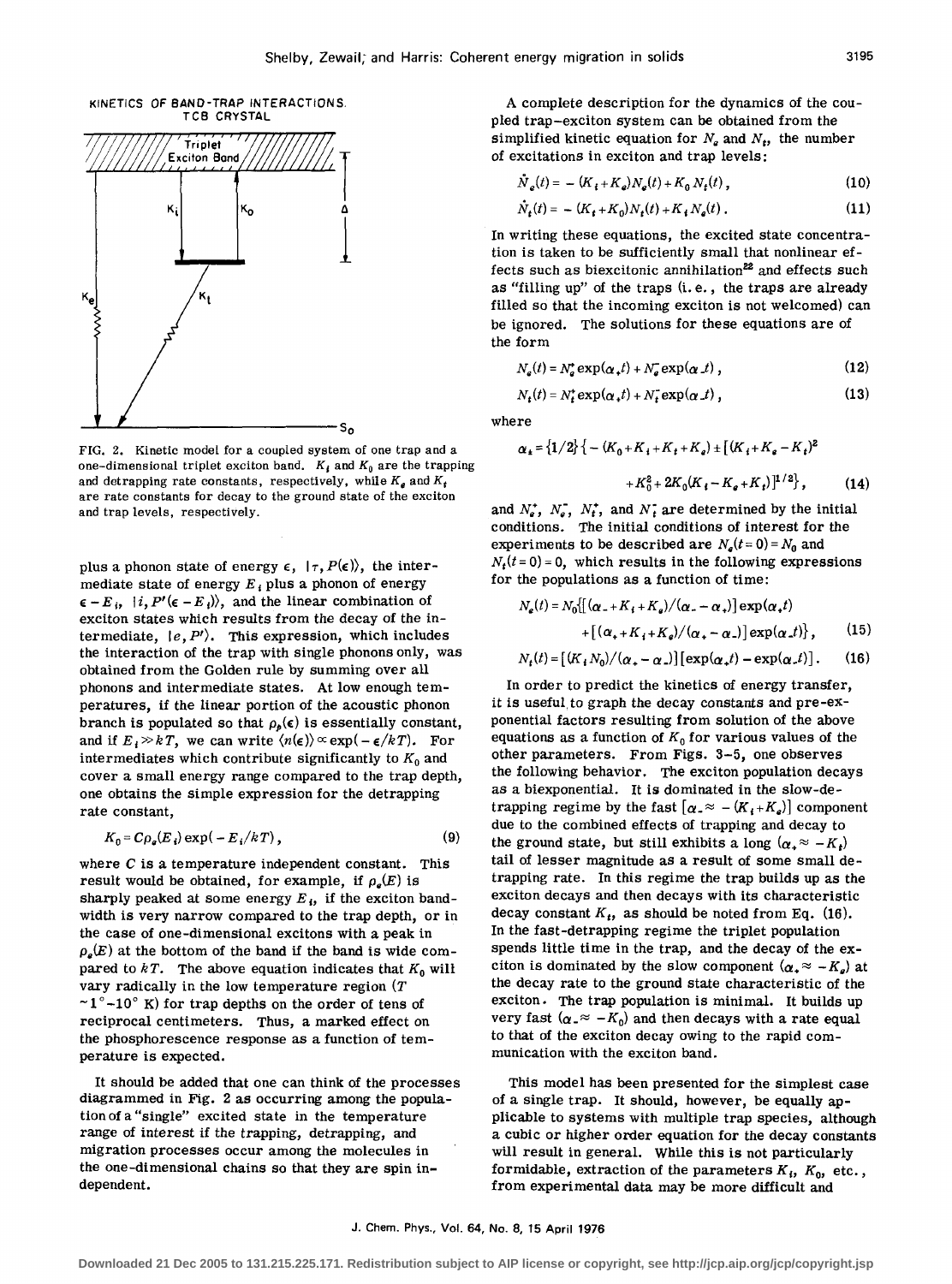

FIG. 3. Prediction of the kinetic model for the variation of  $\alpha$ <sub>-</sub> (the fast exciton decay component and trap build-up rate) with detrapping rate constant. The curves correspond to different values of  $K_i$ , the trapping rate constant.

ambiguous.

One can also use this simple model to calculate the expected steady-state populations under conditons of continuous illumination. If population is fed to the exciton band with constant rate *R,* the kinetic equations in the steady state become

$$
\dot{N}_e = 0 = R - N_e(K_e + K_i) + N_t(K_0) \,, \tag{17}
$$

$$
\dot{N}_t = 0 = -N_t(K_0 + K_t) + N_e(K_i) \,. \tag{18}
$$

The solutions are given by

$$
N_{t} = K_{t} R / (K_{e} K_{0} + K_{e} K_{t} + K_{t} K_{t})
$$
\n(19)

and

$$
N_e = (K_0 + K_t)R/(K_e K_0 + K_e K_t + K_t K_t).
$$
 (20)

A useful ratio which gives the fraction of trap population is

$$
N_t/(N_e + N_t) = 1/[1 + (K_0/K_i) + (K_t/K_i)].
$$
 (21)

In the Boltzmann regime, this ratio will be determined by the one excitation partition function<sup>9</sup> of the system (single trap and N exciton levels), i.e.,

$$
N_t/(N_e+N_t)=1/Z
$$
 (22)

and

$$
Z = 1 + \sum_{k} \exp[-E(k)/k] \,, \tag{23}
$$

where *the zero of the energy is taken at the trap energy.* If  $\Delta$  is the trap depth below the  $k = 0$  level of a one-dimensional band [i.e., *E(k)* takes a very simple form; see Eq.  $(1)$ ], the partition function takes the form

$$
(20) \tZ = 1 + \exp(-\Delta/kT)
$$

$$
+\sum_{k=\pi/an}^{(n-1)(\pi/an)} 2 \exp\{[-\Delta-2\beta(1-\cos ka)]/kT\} \qquad (24)
$$



FIG. 4. Prediction of the kinetic model for the variation of  $\alpha_{\star}$  (exciton and trap decay rate) with the detrapping rate constant for different values of the trapping rate constant.

J. Chem. Phys., Vol. 64, No. 8, 15 April 1976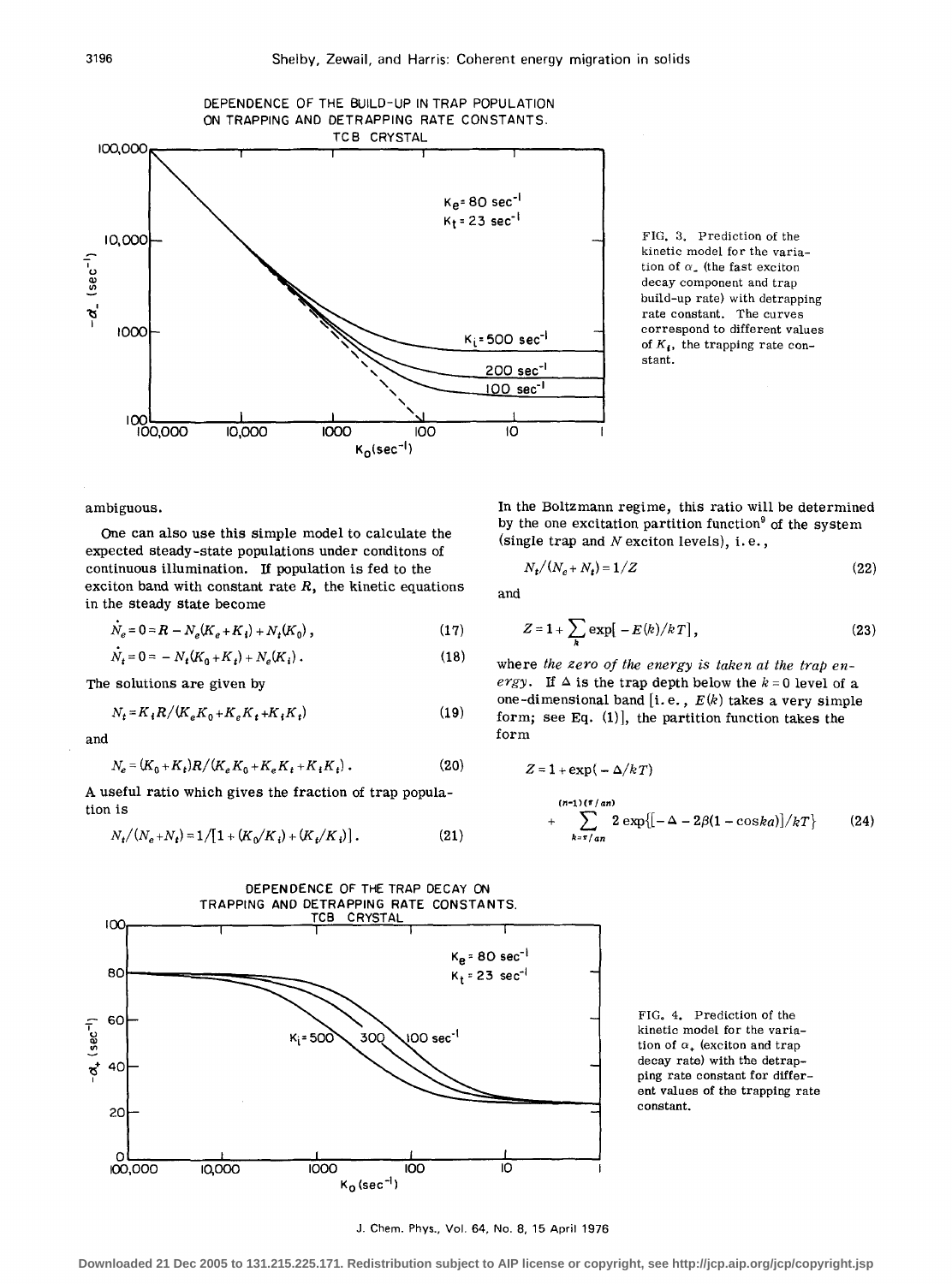

FIG. 5. Prediction of the kinetic model for the magnitude of the fast component of the exciton decay compared with the initial exciton population  $N_{0}$ . The functional dependence of the ratio  $N_{\alpha}/N_0$ on the detrapping rate constant is displayed for different values of the trapping rate constant.

for the  $2n$  states of the band. The  $k = 0$  partition term is  $\exp(-\Delta/kT)$ , and the total number of molecules is therefore  $(2n+1)$ . This result [Eqs. (22) and (24)] is to be compared with Eq. (21) under the condition necessary to produce thermal equilibrium, namely that the excitation sample band and trap states with sufficient rapidity that equilibrium is attained during its lifetime. In other words,  $K_0$  and  $K_i \gg K_i$  and  $K_e$ , and therefore

$$
K_0/K_i \gg K_t/K_i. \tag{25}
$$

As noted in Eq. (9),  $K_0$  can be approximated as

$$
K_0^{\alpha} N \exp(-\Delta/kT), \qquad (26)
$$

where the density of exciton states is replaced by the number of exciton levels, N. If the system is in Boltzmann equilibrium, it must be that  $K_0/K_i = N_e/N_i$  $N = N \exp(-\Delta/k)$ . Thus, Eq. (21) becomes

$$
N_t/(N_e + N_t) = 1/[1 + N \exp(-\Delta/kT)], \qquad (27)
$$

which is equivalent to  $1/Z$  [see Eq. (23)] if the bandwidth is small compared to the trap depth, i.e.,  $4\beta$  $\ll \Delta$ . In fact, the parameters of the model do not include the bandwidth, and  $k$ -dependent processes are not considered. It is therefore expected to be most applicable in the narrow band and/or large trap depth limits.

# B. Experimental determination of the kinetic parameters

#### 1. 1, 4-dibromonaphtha/ene

Pulse excitation-time resolved phosphorescence measurements of build-up and decay rates for the trap states in DBN were made at several temperatures from  $2^\circ K$  to  $9^\circ K$ . The results of these measurements using an excitation wavelength of 4789 Å (688 cm<sup>-1</sup> above the exciton origin) are shown in Fig. 6.

The behavior of the phosphorescence response from some of the traps qualitatively conforms to that predicted by our kinetic model. At 2°K, Traps I, II, and IV all exhibit phosphorescence which builds up at the exciton decay rate and decays at the trap decay rate.

At  $3^\circ K$  similiar behavior is observed, except for Trap I, which has shortened decay rate. At 4. 2°K, detrapping from Traps I and II is sufficiently rapid that the build-up rate is extremely fast and the decay rate is that of the exciton, indicating that complete equilibration of the traps and band has taken place. How-



FIG. 6. This figure shows the build-up (circles) and decay (dots) rates for the exciton and trap populations in neat 1, 4 dibromonaphthalene as a function of trap depth at four different temperatures. The excitation wavelength was 4789 A.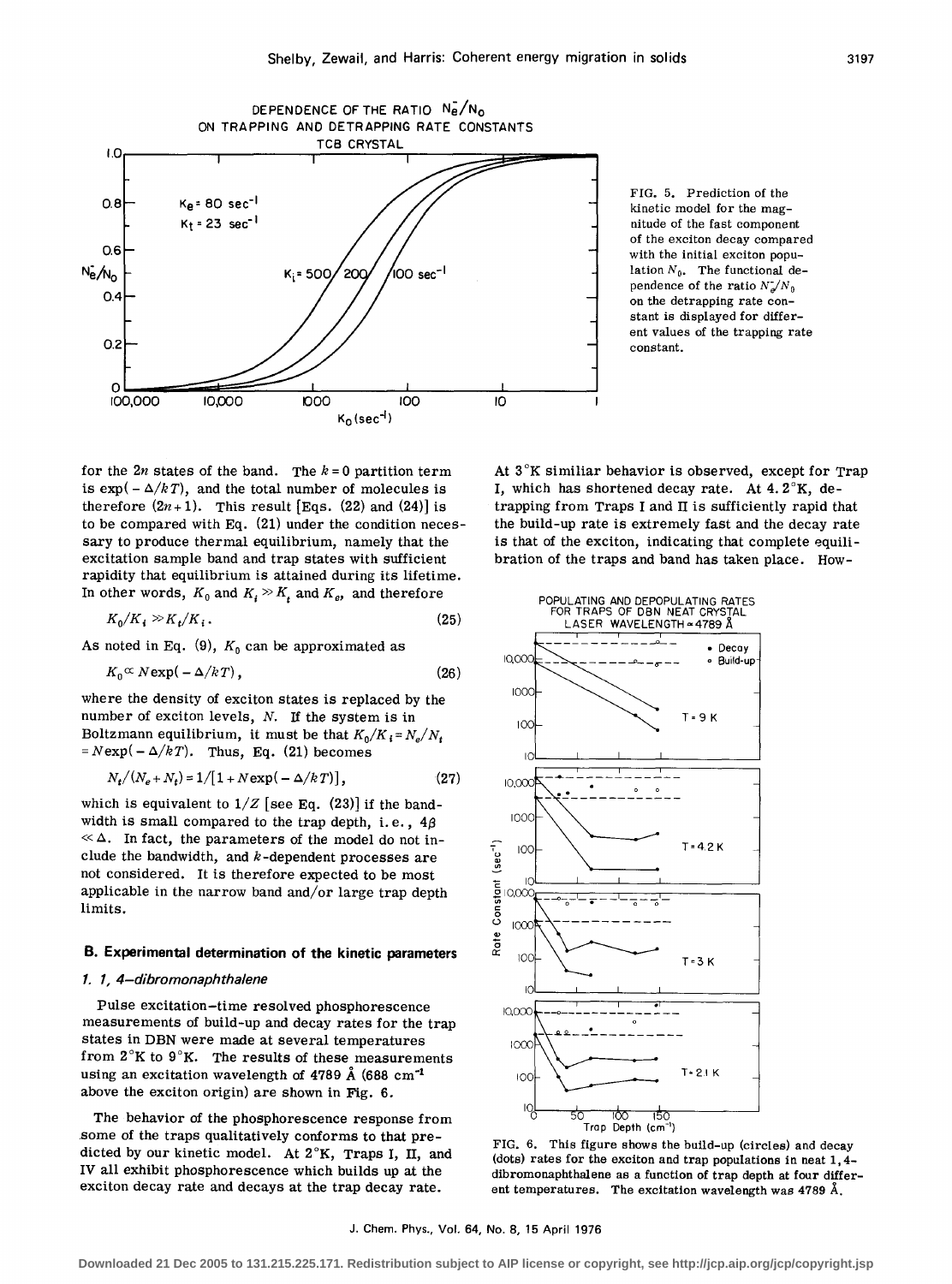ever, the detrapping rate from Trap IV is not sufficient to produce similar behavior either at  $4.2^{\circ}$ K or at  $9^{\circ}$ K, and the trap build-up rate is equal to the exciton decay rate. It seems likely that these features of the bandtrap equilibria could be understood on the basis of the kinetics of band-trap interactions with themselves and with the ground state of the crystal.

However, there are some difficulties with the interpretation of certain other qualitative features. A buildup of Trap ill phosphorescence was not observed at any temperature. Population appeared very quickly (within 1  $\mu$ sec), and three decay components were observed, one with a decay rate similar to the exciton, and two with decay rates similar to those of other traps. On the other hand, Trap V seems to behave as expected except at  $2^{\circ}K$ , where the buildup becomes very fast, in contrast to its behavior at higher temperatures. Thus, the extraction of specific information relating the exciton dynamics to the observed phosphorescence response is difficult owing to the increased complexity of the DBN band-trap system compared to TCB. However, the observed transient and steady state phosphorescence behavior clearly shows that communication between the exciton band and the various traps does exist, and therefore the interpretation of other types of measurements designed to probe exciton dynamics must include these interactions to fully understand the problem. In particular, if the triplet exciton ESR spectrum<sup>23-25</sup> obtained by modulation techniques were measured in a temperature range where the detrapping rate is sufficiently large that band-trap equilibrium is attained on a time scale which is shorter than the period of the modulation, the effect of this band-trap equilibrium must be explicitly considered. These conditions can result in the observation of trap ESR transitions in the exciton spectrum even when the modulation period is shorter than the trap lifetime.<sup>26</sup> All that is necessary is that equilibrium be reached during the modulation period

and that a significant fraction of the total population be involved. As our measurements have shown, trapband communication may take place within the exciton lifetime at some temperatures (see Fig. 6). We should add that the above discussions represent only a concern, since all that we know at this point (with certainty) is that there is effective communication between band and trap states on a short time scale. The complexity of the multiple trap sites in this system<sup>20</sup> does not allow an unequivocal demonstration of coherence. Such is not the case, however, with the simpler TCB system.

# *2. 1, 2, 4, 5-tetrachlorobenzene*

Direct laser excitation of the triplet exciton origin in TCB resulted in the exciton and  $x$ -trap phosphorescence response shown in Figs. 7 and 8 for temperatures of 1. 25° and 4. 2°K. The system clearly exhibits the general features of our kinetic model for a coupled band-trap system. At 4. 2°K, phonon-assisted promotion (detrapping) of a trapped excitation to the exciton band is rapid; both exciton and trap populations decay at a rate which is characteristic of the exciton, and the buildup of the trap phosphorescence is very fast. In the slow-detrapping regime  $(1.25\textdegree K)$ , the trap population builds up as the exciton decays, and it then decays with a rate constant characteristic of the trap excited triplet lifetime. The exciton decay rate reflects the exciton lifetime and the trapping rate.

Such measurements have been made over a range of temperatures, and the time-resolved phosphorescence decay was decomposed into a sum of exponentials. Build-up and decay rates as well as the relative intensity of each exponential component were then obtained as a function of temperature. These data for the TCB neat crystal system are shown in Tables I, II, and III. The rate constants are listed as a function of temperature for excitation wavelengths corresponding to the exciton origin and two shorter wavelengths. By re-



FIG. 7. Phosphorescence response of neat TCB to pulsed laser excitation in the low temperature-slow detrapping regime. Note that the exciton decay and trap build-up rates are similar.

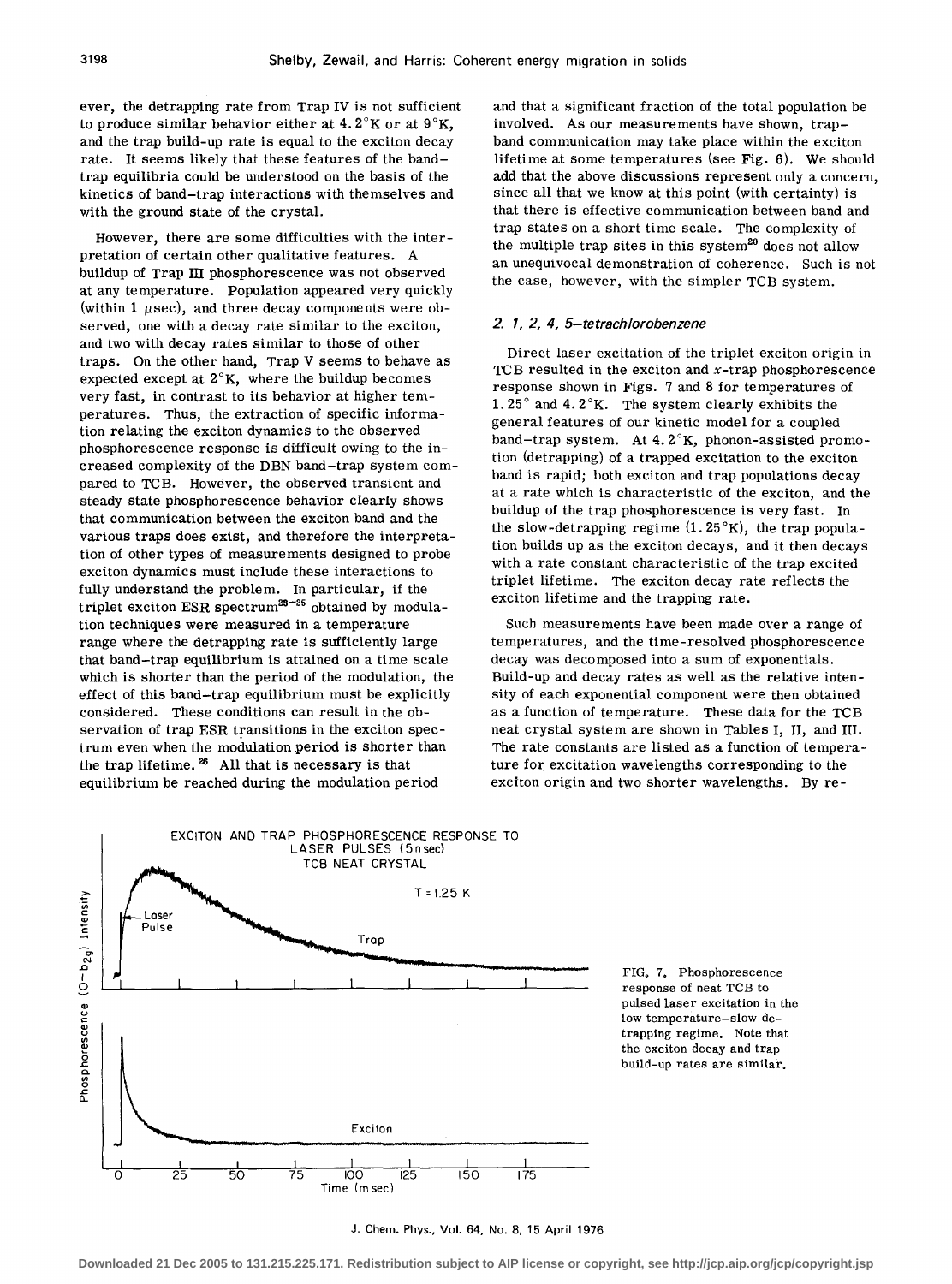

FIG. 8. Phosphorescence response of neat TCB to pulsed laser excitation in the high temperature-fast detrapping regime. Note that the exciton and trap decay at the same rate and no trap population buildup is observed on this time scale.

lating this temperature dependence to that predicted by the model, the rate constants,  $K_0$ ,  $K_i$ ,  $K_e$ , and  $K_i$ , can be determined and related to the energy transfer dynamics in the crystal.

The fitting of the calculated temperature dependence to the experimental data was approached from two directions. First,  $K_e$  and  $K_t$  were estimated from the high and low temperature limits of the trap and/or exciton decay rates.  $K_i$  was estimated from the trap build-up rate in the low temperature limit. A curve for  $N_e$  as a function of  $K_0$  was then calculated, and the value of  $K_0$  corresponding to each temperature was found by matching the experimental values of  $N_e^*$  to this curve. A plot of  $\ln K_0$  vs  $1/T$  then gives  $\Delta E$ , the effective energy difference between the localized trap state and the states to which detrapping is taking place. Also this allows calculation of  $\alpha$ , and  $\alpha$  to be made and compared with the experimental data. The various parameters are then adjusted for the best overall fit. This procedure gives  $K_e = 80 \text{ sec}^{-1}$ ,  $K_f = 23 \text{ sec}^{-1}$ ,  $K_i$ =250 sec<sup>-1</sup>, and  $\Delta E = 15$  cm<sup>-1</sup>. The fits to the experimental data and the plot of  $K_0$  vs  $1/T$  are shown in Figs. 9-11 (solid curves).

The second approach to fitting the data was based on the fact that the trap build-up rate  $\alpha$ <sub>-</sub> approaches the detrapping rate constant  $K_0$  in the high temperature limit. Thus, a straight line through this region of the experimentally determined values of  $\alpha$ <sub>-</sub> directly gives  $K_0$  vs  $1/T$  and a value of  $\Delta E = 20$  cm<sup>-1</sup>. The best fit to  $N_e^{\circ}$  and  $\alpha$ <sub>-</sub> is obtained with  $K=80$  sec<sup>-1</sup>,  $K_t = 23$  sec<sup>-1</sup>, and  $K_i = 150 \text{ sec}^{-1}$  (see Fig. 11, dotted curve).

TABLE I. Phosphorescence build-up and decay rate constants for neat TCB: excitation wavelength= $3748$  Å [exciton origin (0, 0)).

| Temperature<br>(YK) | $b_{2r}$ origin (sec <sup>-1)a</sup> | Exciton decay rates      | x Trap $(b_{2g}$ origin)<br>buildup (sec <sup>-1</sup> ) |              | Decay $(\sec^{-1})^2$       |
|---------------------|--------------------------------------|--------------------------|----------------------------------------------------------|--------------|-----------------------------|
| 1.25                | 104<br>884                           | (1)<br>(0, 69)           | 128                                                      | 22.5         |                             |
| 1,50                | 23.3<br>166                          | (0, 09)<br>(1)           | 204                                                      | 25.2         |                             |
| 1,75                | 16.0<br>216                          | (0, 05)<br>(1)           | 254                                                      | 25.8         |                             |
| 2.00                | 17.8<br>283                          | (0.10)<br>(1)            | 354                                                      | 26.6         |                             |
| 2.25                | 17.3<br>62.9<br>476                  | (0.34)<br>(0, 25)<br>(1) | 453                                                      | 13.5<br>44.7 | (0, 53)<br>$\left(1\right)$ |
| 2.50                | 265<br>843                           | (1)<br>(0, 71)           | 1480                                                     | 18.2<br>47.3 | (0, 46)<br>(1)              |
| 2.75                | 20.3<br>53.8<br>1180                 | (0, 97)<br>(1)<br>(0.76) | 4123                                                     | 33.7         |                             |
| 3.00                | 23.9<br>65.1                         | (1)<br>(1)               |                                                          | 26.7<br>106  | (1)<br>(0, 89)              |
| 3.25                | 23.5<br>71.4                         | (0.69)<br>(1)            |                                                          | 19.4<br>79.0 | (0, 5)<br>(1)               |
| 3.50                | 22.5<br>70                           | (0, 59)<br>(1)           |                                                          | 26.3<br>137  | (0, 8)<br>(1)               |
| 3.75                | 36.7<br>135                          | (1)<br>(0, 78)           |                                                          | 33.7<br>169  | (0, 72)<br>(1)              |
| 4.00                | 37.9<br>128                          | (1)<br>(0, 91)           |                                                          | 51.9         |                             |
| 4,20                | 35.2<br>158                          | (0.72)<br>(1)            |                                                          | 46.7<br>239  | (1)<br>(0, 87)              |

<sup>a</sup>Numbers in parentheses give the relative intensity corresponding to each decay component (pre-exponential factor).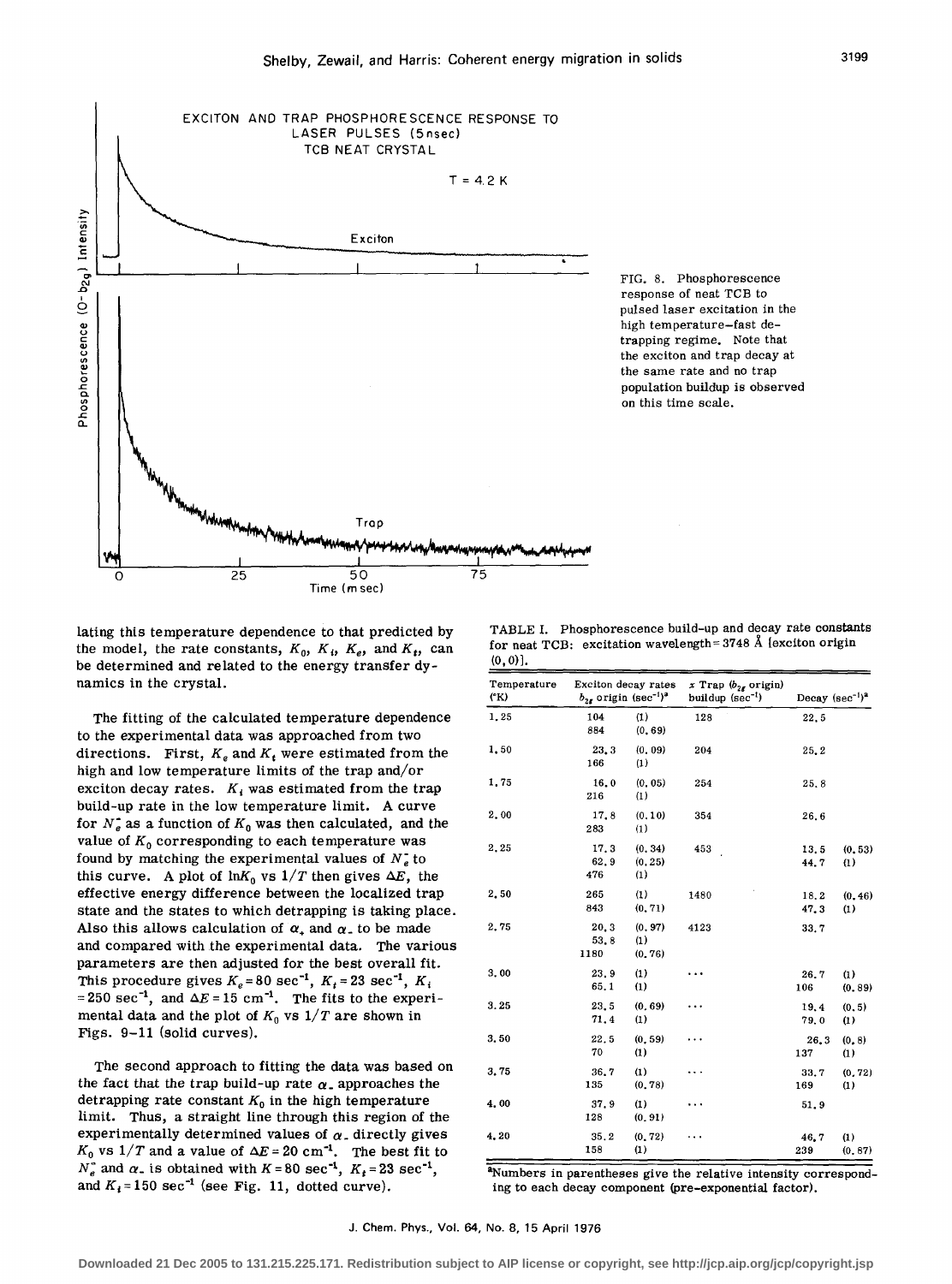|                       |                      |                                     |                     |                           | x-trap rates (sec <sup>-1</sup> ) |                                                 |                                                 |              |                |  |
|-----------------------|----------------------|-------------------------------------|---------------------|---------------------------|-----------------------------------|-------------------------------------------------|-------------------------------------------------|--------------|----------------|--|
| Temperature           |                      | Exciton decay rates $(\sec^{-1})^a$ |                     |                           | $b_{2g}$ Origin                   |                                                 | $(0, 0)$ Origin                                 |              |                |  |
| $({}^{\circ}{\rm K})$ |                      | $b_{2g}$ Origin                     |                     | $(0, 0)$ Origin           |                                   | Buildup Decay <sup>2</sup> (sec <sup>-1</sup> ) | Buildup Decay <sup>a</sup> (sec <sup>-1</sup> ) |              |                |  |
| 22.5                  | 255<br>990           | (0, 36)<br>(1)                      |                     |                           |                                   |                                                 |                                                 |              |                |  |
| 10.45                 | 103<br>467           | (0.29)<br>(1)                       |                     |                           |                                   |                                                 |                                                 |              |                |  |
| 8.0                   | 99.8<br>681          | (1)<br>(0.69)                       | 439                 |                           |                                   |                                                 |                                                 | 90, 5<br>599 | (0, 86)<br>(1) |  |
| 4.2                   | 46<br>170            | (1)<br>(0, 13)                      | 42.7<br>265         | (1)<br>(0, 18)            |                                   |                                                 |                                                 | 52.3         |                |  |
| 2.8                   | 26.9<br>84.3<br>4000 | (1)<br>(0, 44)<br>(0, 67)           | 34.7<br>130         | (1)<br>(0, 34)            | 5540                              | 30                                              | 3090                                            | 36.2         |                |  |
| 2.1                   | 29.6<br>406<br>6185  | (0, 17)<br>(1)<br>(0, 72)           | 44.4<br>317<br>1855 | (0, 18)<br>(1)<br>(0, 38) | 349                               | 33.1                                            | 378                                             | 32           |                |  |

TABLE II. Phosphorescence decay and build-up rate constants for neat TCB: excitation wavelength  $=3733$  Å [108 cm<sup>-1</sup> above exciton  $(0, 0)$ ].

<sup>a</sup>Numbers in parentheses give the relative intensity corresponding to each decay component (preexponential factor).

It must be noted that while the model calculations predict very little variation of  $\alpha$ , with  $1/T$  in the low temperature limit, the experimental values slowly increase with increasing temperatures. One possible source of this discrepancy is an increasing value of the exciton decay constant  $K_e$  with temperature. In fact, from Table II one can see that the exciton decay constant(s) does continue to increase with temperature above 4. 2°K where only exciton emission is observed. This effect could, for example, be the result of a thermally activated nonradiative decay channel. In order to illustrate this effect, Fig. 11 also shows a calculated curve for  $\alpha$ , using  $K_e = K_f = 23 \text{ sec}^{-1}$  and  $K_i$ = 125 sec<sup>-1</sup>. If  $K_e$  increases with increasing temperature, deviation from the calculated curve in the positive direction is expected until the limit is reached where  $\alpha$ <sub>-</sub> is dominated by the increasing detrapping rate.

Based on the above considerations, one can set a limit on the trapping rate constant of  $K_i = 100-300 \text{ sec}^{-1}$ and on the detrapping energy of  $\Delta E = 15-20$  cm<sup>-1</sup>. These limits reflect both the uncertainty in our estimates of  $K_i$  and  $\Delta E$  due to the experimental uncertainty in the measurements themselves as well as the "best

fit" to our model calculations. For the purpose of this analysis, it was found that the temperature dependence of  $K_0$  was adequately described by

$$
K_0 \propto N \exp(-\Delta E / k \, T) \,. \tag{28}
$$

The obtained value of  $\Delta E$  is to be compared with a spectroscopically measured trap depth of  $\Delta = 21.3 \text{ cm}^{-1}$ . <sup>16</sup>

# **C. Trapping rate and coherent energy migration: coherence length**

The measurement of the trapping rate constant becomes especially significant once the trap concentration is known. The concentration of *x* traps in the crystal (i.e., the average number of exciton states per trap) can be approximately determined by assuming that the steady state  $x$ -trap population obeys Boltzmann statistics and fitting the experimentally determined phosphorescence temperature dependence to a curve obtained from Eqs. (22) and (24). Using an integral approximation to the sum in Eq. (24) and applying the formula (zero-order modified Bessel function of the first kind)

TABLE III. Phosphorescence decay and build-up rate constants for neat TCB: excitation wavelength=3744 Å [26 cm<sup>-1</sup> above exciton  $(0,0)$ ].

| Temperature<br>$({}^{\circ}{\rm K})$ |                                     |                |              |                    | $x$ -Trap rates (sec <sup>-1</sup> ) |                    |                 |                    |  |
|--------------------------------------|-------------------------------------|----------------|--------------|--------------------|--------------------------------------|--------------------|-----------------|--------------------|--|
|                                      | Exciton decay rates $(\sec^{-1})^a$ |                |              |                    | $b_{2g}$ Origin                      |                    | $(0, 0)$ Origin |                    |  |
|                                      |                                     | $b_2$ , Origin |              | $(0, 0)$ Origin    | Buildup                              | Decay <sup>a</sup> | Buildup         | Decay <sup>a</sup> |  |
| 4.2                                  | 27.9<br>75.7                        | (0.62)<br>(1)  | 28.1<br>79.0 | (0.57)<br>(1)      |                                      |                    |                 |                    |  |
| 1.25                                 |                                     |                | 67.5<br>273  | (0.86)<br>$\bf(1)$ | 133                                  | 20.6               | 128             | 21.2               |  |

<sup>a</sup>Numbers in parentheses give the relative intensity corresponding to each decay component (pre-exponential factor).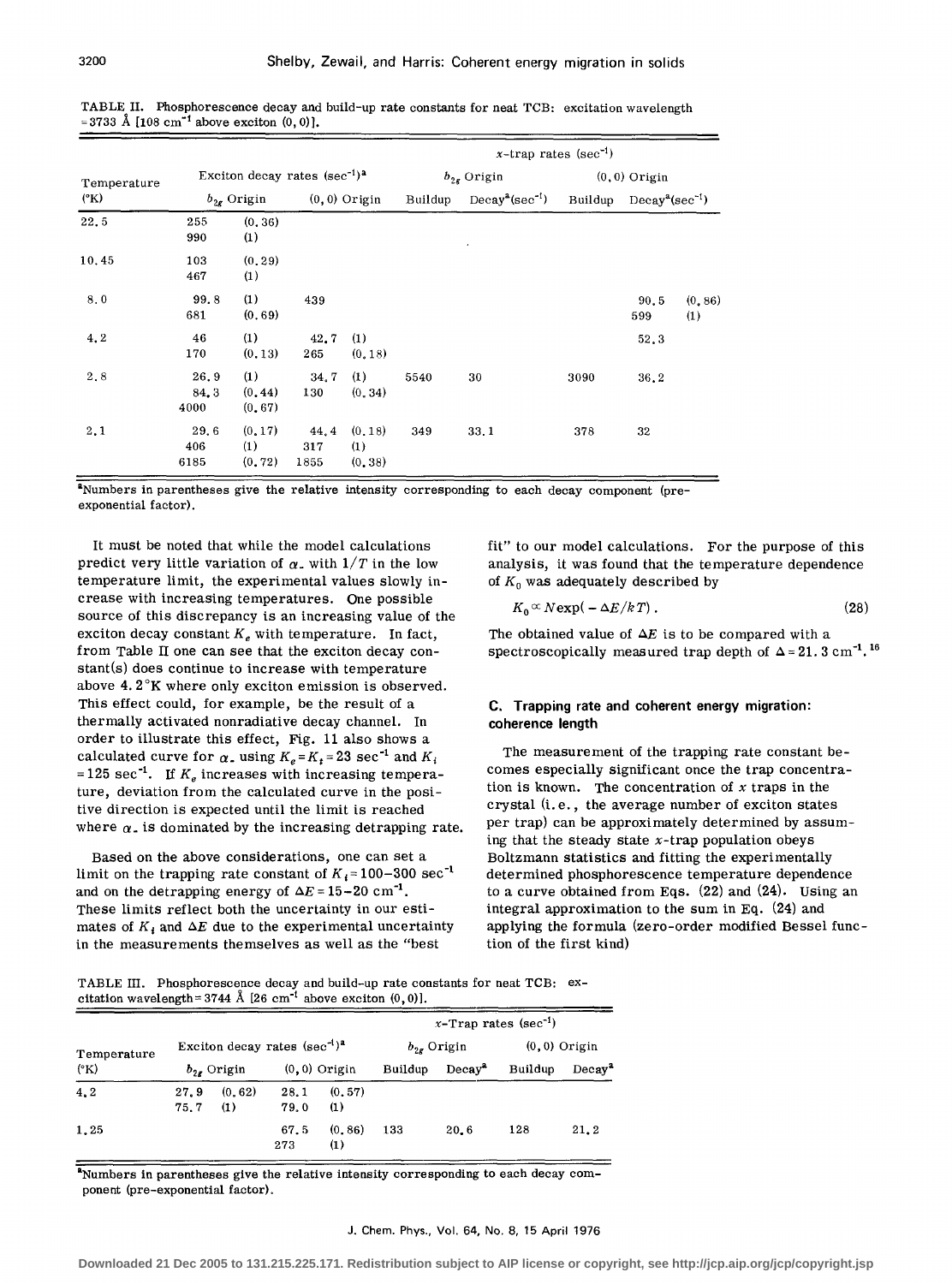

FIG. 10. Detrapping rate constant vs *1/T* obtained from the solid curve in Fig. 9 and calculations based on the kinetic model:  $\Delta E$  represents the energy difference between the trap level and the intermediate which is assumed to be active in mediating phonon-assisted detrapping.

FIG. 11. Calculated fits to the data for  $\alpha$ <sub>-</sub> vs  $1/T$ . The solid curves were calculated from the model equation using the values of  $K_0$  vs  $1/T$  from Fig. 10. The curve for  $K_i = 125 \text{ sec}^{-1} \text{ cor}$ responds to  $K_f = K_e = 23$  sec<sup>-1</sup> rather than the values shown in the figure. The dotted curve is the best fit to  $\alpha$ <sub>-</sub>, and the corresponding values of  $K_0$  vs  $1/T$  were used to calculate the dotted curve in Fig. 9. These latter calculations give a value of  $\Delta E$ of 20  $cm^{-1}$ .

50 sec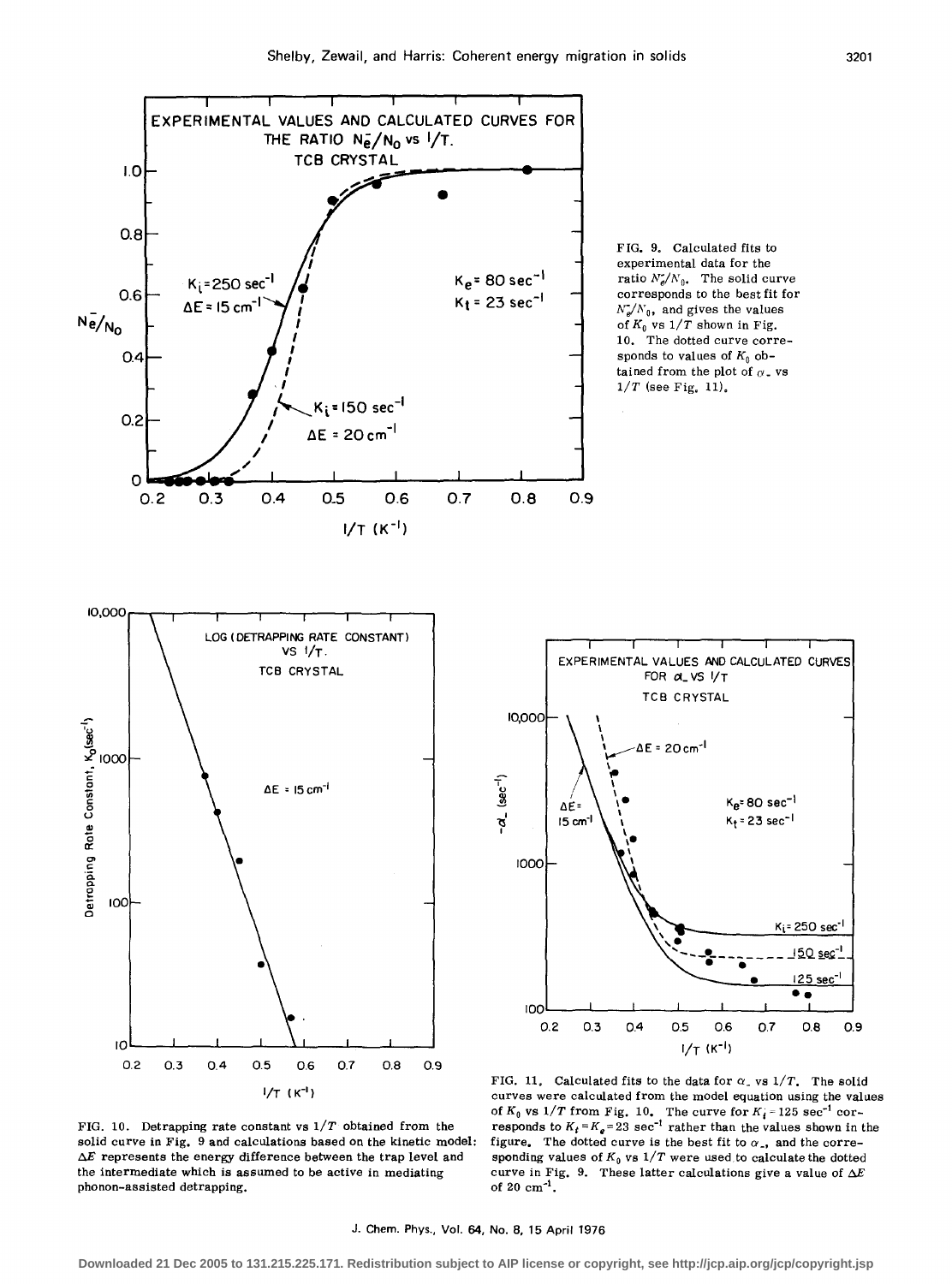

$$
I_0(\zeta) = (1/\pi) \int_0^{\pi} \exp(\zeta \cos\theta) d\theta, \qquad (29)
$$

one obtains an expression for the trap probability (the zero of energy is now taken at the center of the band)

$$
P_{\mathbf{tr}\mathbf{a}\mathbf{p}} = \frac{\exp[-(2\beta - \Delta)/k]T]}{\{\exp[-(2\beta - \Delta)/k] + M_0(2\beta/k)]\}}
$$
  
\n
$$
\equiv \exp[-(2\beta - \Delta)/k] (30)
$$
  
\n
$$
\exp[-(2\beta - \Delta)/k] (2)^{-1},
$$

where  $N$  is the number of exciton states per trap. The experimental data and calculated curves for  $\beta = 0.25$  $cm^{-1}$ , the various values of  $N$ , and the tabulated values of  $I_0$  are shown in Fig. 12. Thus, the chain length is estimated to be 256 000 molecules.

These two pieces of information (the  $x$ -trap concentration and trapping rate constant) can result in increased insight into the coherent nature of exciton propagation in these crystals. An  $x$ -trap concentration of 1/256 000 implies a one-dimensional exciton chain length of  $9.6 \times 10^5$  Å on the average. The thermally averaged group velocity, which varies less than 6% in the temperature range  $1-4$ °K, can be calculated from the exciton dispersion:  $\langle V_g \rangle$  = 2700 cm/sec at 1.3°K. If one takes  $K_i = 200 \text{ sec}^{-1}$ , the *completely coherent limit* [Eq. (3)] gives  $\alpha = 7 \times 10^{-4}$  for the trapping probability per excition-trap encounter, a value that seems quite low. On the other hand, the random hopping model [Eq. (4)) estimates a trapping rate constant on the order of  $K_i = 0.46 \text{ sec}^{-1}$ , which is too small to be reconciled with the experiments. However, in the intermediate regime represented by Eq. (6), one sees that the measurement of  $K_i$  allows a *minimum coherence length* to be assigned to the exciton motion; with  $K_i = 200 \text{ sec}^{-1}$ , one finds that

$$
l \ge 700 \text{ Å} = 186 \text{ molecules.}
$$
 (31)

It should be clear that in the completely incoherent

pendence of steady state phosphorescence emission of the x-trap origin in the TCB neat crystal used in these investigations. The circles represent measurements of the recorded height of the peak, while the dots represent the corresponding areas of the peaks, The solid curves were calculated from Eq, (30), for  $4\beta = 1$  cm<sup>-1</sup> and  $\Delta$  $=21.3$  cm<sup>-1</sup>. It should be mentioned that the calculated curves are insensitive to  $\beta$ in the narrow band limit  $(4\beta \ll \Delta)$  and that the uncertainty in the fit is approximately 25% which is within our experimental error for  $K_{i\bullet}$ 

limit [Eq. (4)] the experimental uncertainty in  $\beta$  and d will not give a value for  $K_i$  [Eq. (4)] which is in agreement with the measured value; for a change in *d* of a factor of 2 (which cannot be the case in our experiments-see Fig. 12),  $K_i$  will increase by a factor of 4, which is still much smaller  $(1.84 \text{ sec}^{-1})$  than the reported value. It follows from Eq. (31) and the average group velocity that the minimum coherence time is  $\tau_c \gtrsim 2.6 \times 10^{-9}$  sec. This coherence time is consistent with the correlation time for scattering obtained from the exciton microwave absorption by Francis and Harris<sup>16</sup> and that for dimers of proto-TCB in a deutro-TCB lattice measured by Zewail and Harris. 27-29 Using  $\tau_c$ =10<sup>-7</sup> sec (from Ref. 27), one notices that the minimum coherence length reported here is considerably smaller than the maximum value  $\langle V_{\rm g} \rangle_{\tau_c}=27000$  Å. It should be noted [Eq. (6)] that if  $l = l_{\text{max}} = 27000 \text{ Å}$ , then as few as 3% of exciton-trap encounters actually result in trapping of the excitation.

The question of to what extent specific mechanisms determine the coherence of the exciton motion is left unanswered. However, it seems certain that excitonphonon interactions and scattering of the excitons from crystal imperfections other than those responsible for the *x* traps themselves play important roles. At the lowest temperature  $(1.15<sup>o</sup>K)$ , we observed emission from a trap with an approximate trap depth of  $8 \text{ cm}^{-1}$ which has not previously been observed. It seems possible that other similar departures from perfect lattice periodicity perturb the exciton density of states to an extent sufficient to significantly affect the exciton dynamics but do not manifest themselves in the emission spectrum. However, the concentration of disturbed molecules must be relatively high to effectively shorten the coherence length to the extent observed. Hence, exciton-phonon coupling is expected to contribute significantly to the loss of coherence. 30